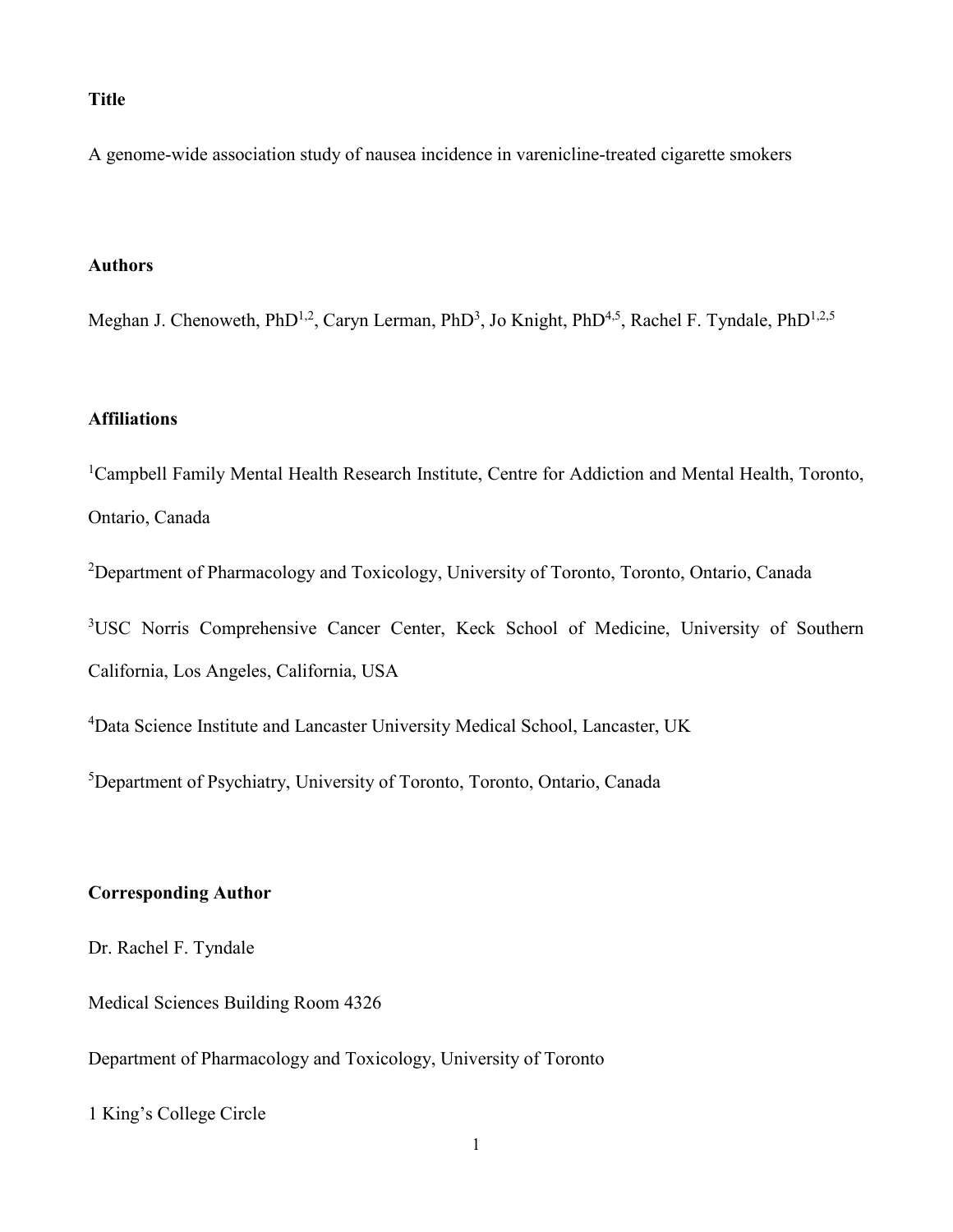Toronto, ON, Canada, M5S 1A8

Telephone: 416-978-6374

Fax: 416-978-6395

E-mail: r.tyndale@utoronto.ca

## **Keywords**

Varenicline, nausea, side effects, smoking cessation, genome-wide association study, drug transporters

**Running head:** GWAS of varenicline-associated nausea

**Word count: 2244** (not including abstract, figures, references, funding, COIs, or acknowledgements)

**Number of References: 22**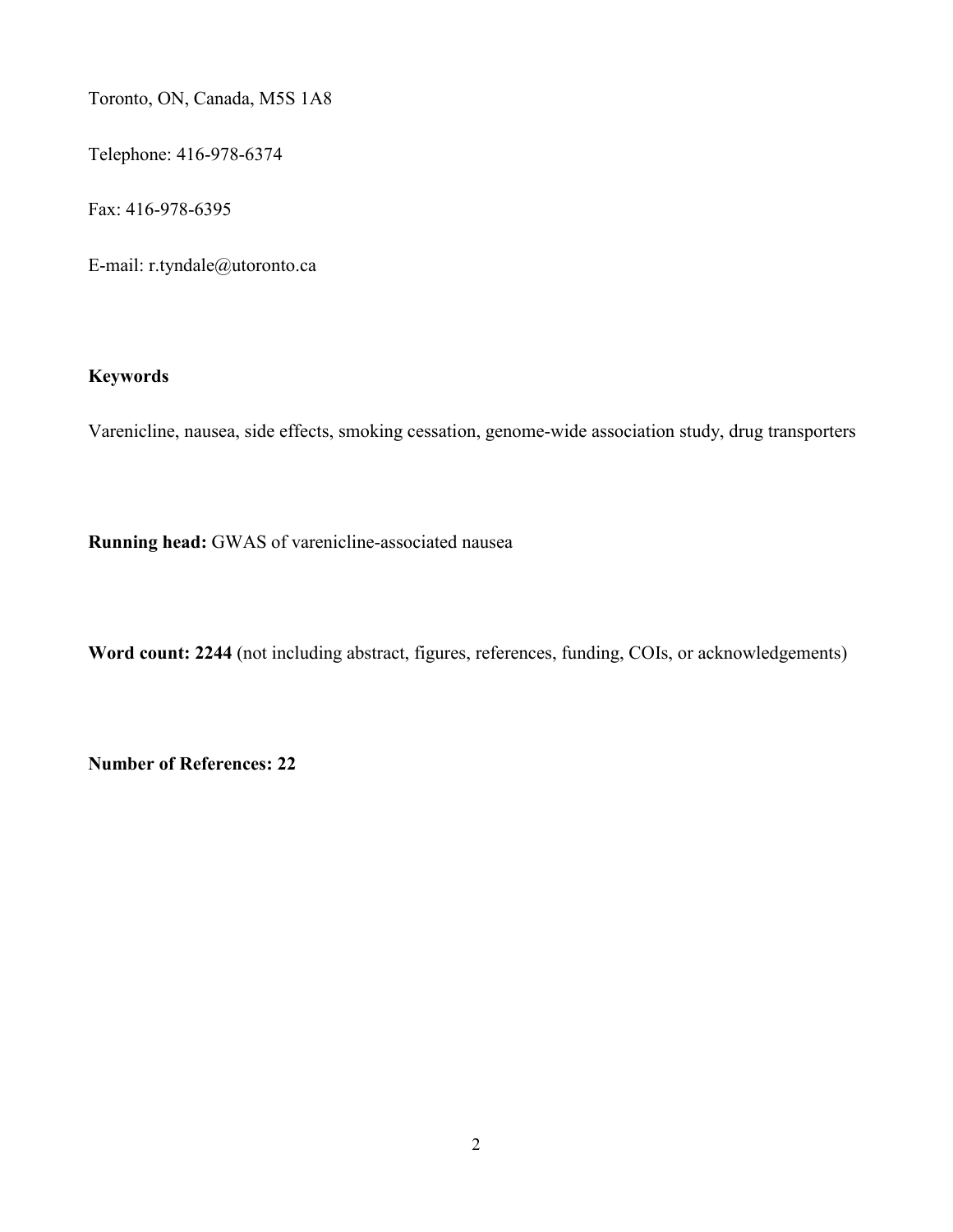#### **Abstract (250/250 words)**

**Introduction:** Varenicline is the most efficacious smoking cessation treatment, however long-term cessation rates tend to be <25%. Nausea, the most common side effect of varenicline, observed in ~28% of individuals treated, peaks early following treatment initiation and reduces cessation success. Genetic variation influences treatment response, however genetic contributors to individual differences in side effects are less understood. **Methods:** We conducted a genome-wide association study of nausea incidence at one week following the initiation of varenicline treatment (corresponding to the target quit date) in 189 cigarette smokers of European ancestry (NCT01314001). Additive genetic models examining the likelihood of experiencing any versus no nausea controlled for population substructure, age, and sex. Variants with minor allele frequencies (MAF)≥10% were considered. **Results:** Fifty-seven (30.2%) out of 189 participants reported nausea. The top variant associated with nausea was rs1568209 (OR=2.61 for A vs. G allele; 95% CI=1.65,4.15; P=2.1e-7; MAF=48.7%), mapping to the *SLCO3A1* drug transporter gene on chromosome 15. In the same trial, rs1568209 was not associated with nausea in either the nicotine patch (P=0.56; n=181) or placebo (P=0.59; n=174) arms. In varenicline-treated smokers, the incidence of nausea was higher in females  $(44.6\%; n=74)$  versus males  $(20.9\%; n=115)$ (P=0.001), however there was no evidence of a difference in the influence of rs1568209 on nausea between the sexes (P for sex\*genotype interaction=0.36). Future studies in larger samples are required to test the robustness of this finding. **Conclusions:** Variation in *SLCO3A1* may influence the risk for developing nausea in varenicline-treated smokers, which may alter adherence and cessation.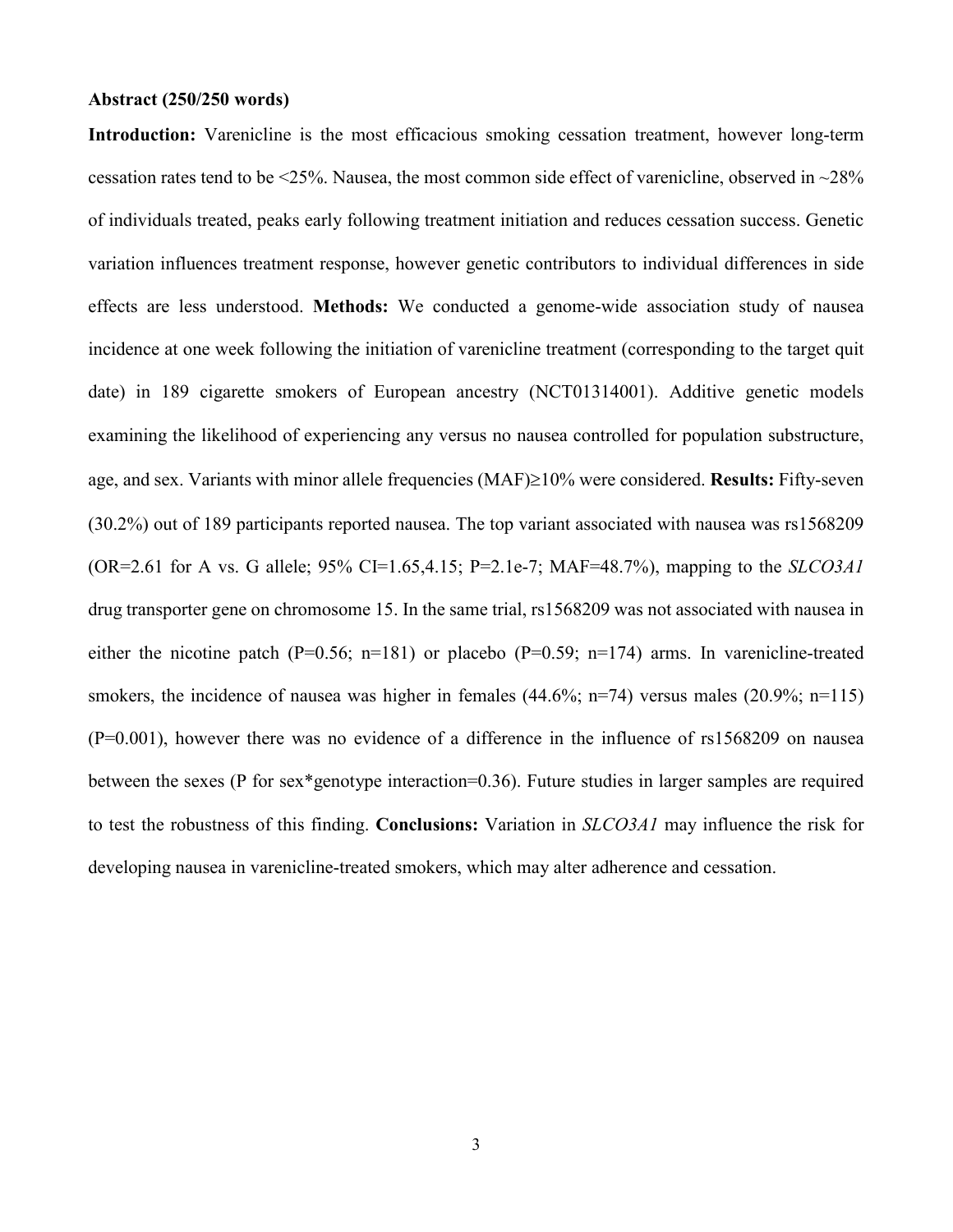**Implications:** Varenicline-associated nausea reduces adherence and limits cessation success. Previous candidate gene association studies showed genetic factors influence nausea on varenicline. This pilot genome-wide investigation of nausea, the most common side effect associated with varenicline treatment and an importance cause of treatment discontinuation, suggests the potential involvement of common variation in the *SLCO3A1* drug transporter gene.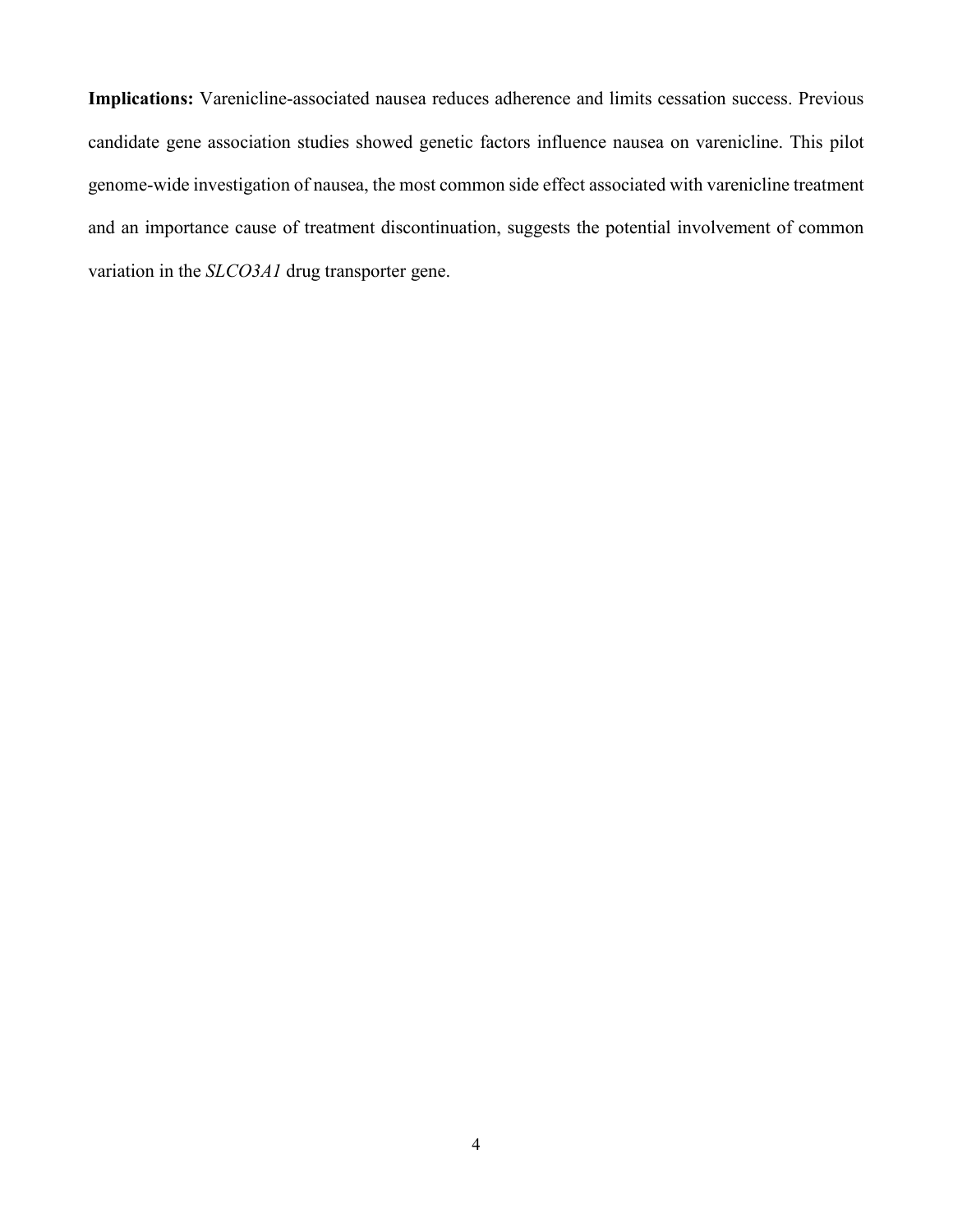#### **Introduction**

Cigarette smoking remains a leading preventable cause of morbidity and mortality [\(1\)](#page-17-0). Nicotine is the principal psychoactive compound in cigarette smoke, mediating its reinforcing effects through neuronal  $α<sub>4</sub>β<sub>2</sub>$  nicotinic receptors [\(2\)](#page-17-1). Three FDA-approved medications are available to treat nicotine dependence: nicotine replacement therapy, bupropion, and varenicline [\(1\)](#page-17-0). Varenicline, which acts as a partial agonist at  $\alpha_4\beta_2$  nicotinic receptors, is the newest and most efficacious smoking cessation aid [\(1,](#page-17-0) [3\)](#page-17-2). In head-to-head clinical trials, long-term quit rates at 6-months are  $\sim$ 24% with varenicline treatment, compared to  $\sim$ 17% and  $\sim$ 19% for bupropion and nicotine replacement therapy, respectively [\(1,](#page-17-0) [3\)](#page-17-2).

Nausea is the most common side effect associated with varenicline treatment [\(4\)](#page-17-3). Vareniclineassociated nausea is dose-related and peaks early following the initiation of treatment [\(3\)](#page-17-2). To help reduce the incidence and severity of side effects, varenicline dose is titrated upwards during the first week of treatment, from 0.5 mg once/day to 0.5 mg twice/day to 1 mg twice/day [\(3,](#page-17-2) [4\)](#page-17-3). Even with dose titration,  $\sim$ 28% of smokers receiving varenicline treatment in clinical trial settings report nausea [\(3\)](#page-17-2), and nausea is a commonly cited reason for discontinuation of treatment [\(5\)](#page-17-4). We have shown that in vareniclinetreated smokers, nausea is indirectly associated with lower quit rates, in a relationship that is mediated by reduced varenicline adherence [\(6\)](#page-17-5). A greater understanding of the factors that increase the risk for varenicline-associated nausea will enable improved treatment approaches that increase medication adherence and promote cessation.

Twin studies have shown that cigarette smoking behaviours including initiation, quantity, nicotine dependence, and cessation are highly heritable [\(7\)](#page-17-6). Smoking cessation outcomes on pharmacotherapy are influenced by a variety of genetic factors (reviewed in [\(8\)](#page-17-7)). Genetic variation also influences treatment side effects; for example, prior candidate gene studies revealed significant associations between variants in nicotinic receptor subunit genes (e.g. *CHRNB4* and *CHRNA5*) and nausea severity on varenicline [\(9,](#page-17-8) [10\)](#page-17-9). Variation in additional targets, including *SLC22A2*, which codes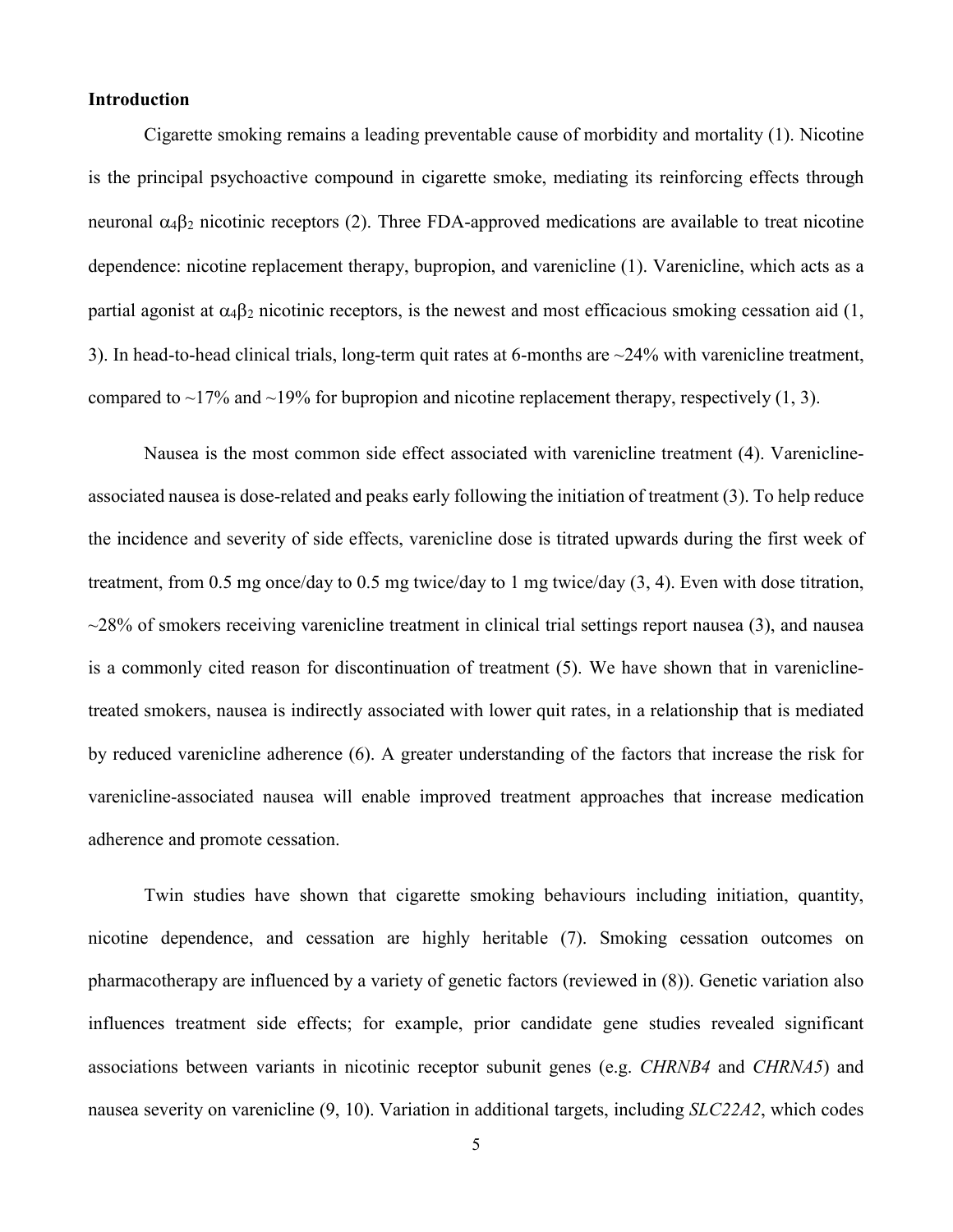for the major drug transporter (i.e. OCT2) for varenicline, was also associated with nausea [\(10\)](#page-17-9). To expand beyond these candidate gene investigations, we performed a pilot genome-wide association study (GWAS) of nausea incidence at one week following the initiation of varenicline treatment (corresponding to the target quit date) in European ancestry smokers. We focused on nausea at one week following treatment initiation as nausea incidence peaks early and then tapers over time [\(3\)](#page-17-2).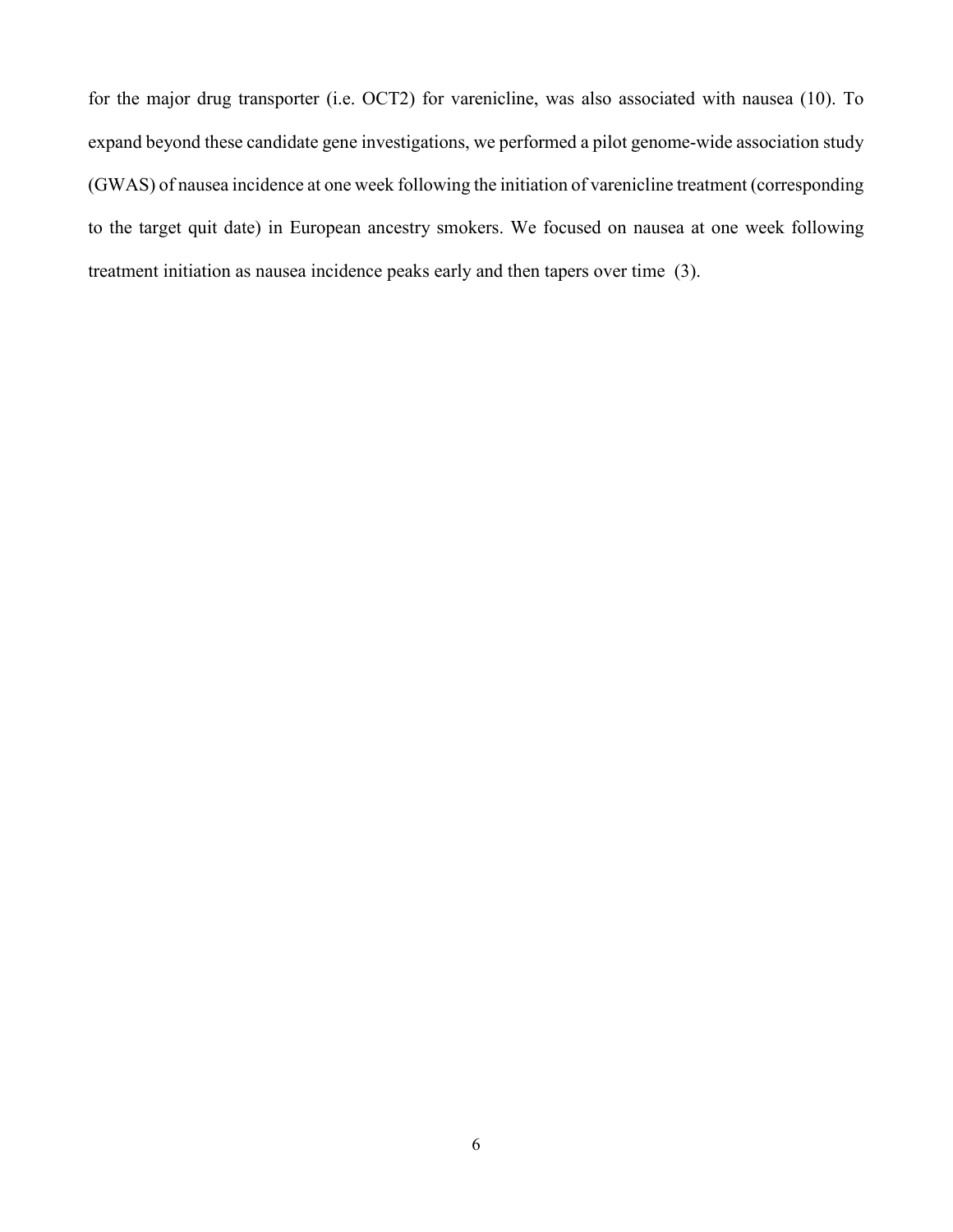#### **Methods**

#### **Study Participants**

Participants were 1246 adult smokers  $(\geq 10 \text{ eigenettes/day})$  from the PNAT2 clinical trial (full details are available elsewhere [\(11\)](#page-17-10)) which comprised three treatment arms: varenicline (n=420), nicotine patch (n=418), and placebo (n=408). Participants were randomized to treatment based on their nicotine metabolite ratio (NMR), a biomarker of CYP2A6 activity and nicotine clearance [\(12\)](#page-17-11), which was measured from blood or saliva samples collected at intake **(Figure S1**). In the varenicline arm, the dose of varenicline was titrated upwards from 0.5 mg once/day (days 1-3) to 0.5 mg twice/day (days 4-7) to 1 mg twice/day (days 8-84) [\(11\)](#page-17-10). Participants were recruited from four clinical sites: the Centre for Addiction and Mental Health (CAMH), University of Pennsylvania, MD Anderson, and the State University of New York (SUNY) Buffalo. Trial procedures were approved by IRBs at all clinical sites and at the University of Toronto [\(11,](#page-17-10) [13\)](#page-17-12).

### **Genome-Wide Association Study**

Genome-wide genotyping was conducted at the Centre for Applied Genomics (SickKids Hospital, Toronto, Canada) using the Illumina HumanOmniExpressExome-8 v1.2 array and a custom add-on as previously described [\(14\)](#page-17-13). Standard GWAS quality control procedures were performed on the whole PNAT2 dataset as described elsewhere [\(14\)](#page-17-13). Individuals of European ancestry were identified genetically using HapMap 3 data and multidimensional scaling analysis [\(14\)](#page-17-13). Following GWAS quality control procedures, imputation was performed using the Michigan Imputation Server [\(15\)](#page-17-14) using ShapeIT v2.r790 and the HRC version r1.1 reference panel. The observed and expected P-values for variants with info (i.e. quality) scores ≥0.50 and minor allele frequencies (MAF)≥1% are shown in a quantile-quantile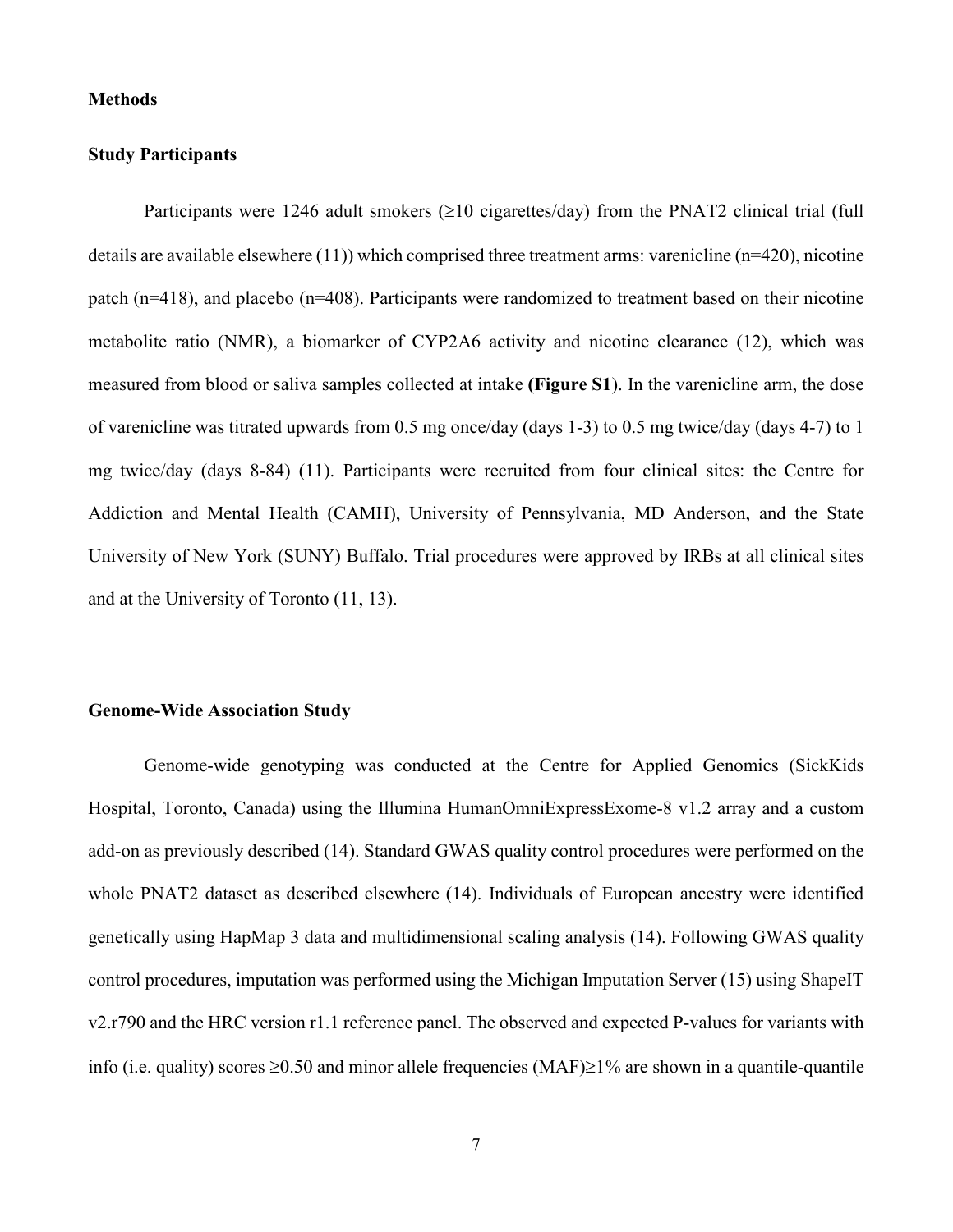plot in **Figure S2.** Due to the relatively small sample size, we focused on the results for common variants with MAF≥10%.

Nausea was measured using a side effect questionnaire. Participants were directed to "rate the following symptoms according to how you have been feeling for the last week. Please select one response: none, mild, moderate, or severe". Frequentist additive logistic regression models assessed the likelihood of experiencing any nausea (mild, moderate, or severe; coded as 1) versus no nausea (coded as 0) after the first 7 days of varenicline treatment (week one, **Figure S1**). The autosomes were analyzed using SNPTEST version 2.5.2 and the "method –expected" option was specified to control for genotype uncertainty [\(14\)](#page-17-13). In addition to the first two principal components (to adjust for population substructure), age and sex were included as covariates due to their association with smoking cessation [\(16\)](#page-17-15). Of the 204 European ancestry individuals in the varenicline arm of the PNAT2 trial, n=189 (92.6%) completed the nausea assessment at week one (i.e. target quit date) and were included in the GWAS.

#### **Sensitivity Analyses**

Sensitivity analyses examining the influence of rs1568209 on week one nausea were completed in varenicline-treated smokers, using frequentist additive logistic regression models (**Figure S1**). Because the NMR was used to randomize participants to treatment [\(11\)](#page-17-10), sensitivity analysis #1 controlled for the NMR assessed at intake (in addition to principal components 1 and 2, sex, and age). Because body size can influence varenicline clearance [\(17\)](#page-17-16), sensitivity analysis #2 controlled for body mass index (BMI) assessed at intake (in addition to principal components 1 and 2, sex, and age). Sensitivity analysis #3 controlled for nausea at week zero (in addition to principal components 1 and 2, sex, and age). Week zero nausea level was coded as  $1 =$  any nausea and  $0 =$  no nausea, and was assessed prior to the initiation of varenicline treatment. Sensitivity analysis #4 analyzed treatment adherent participants and controlled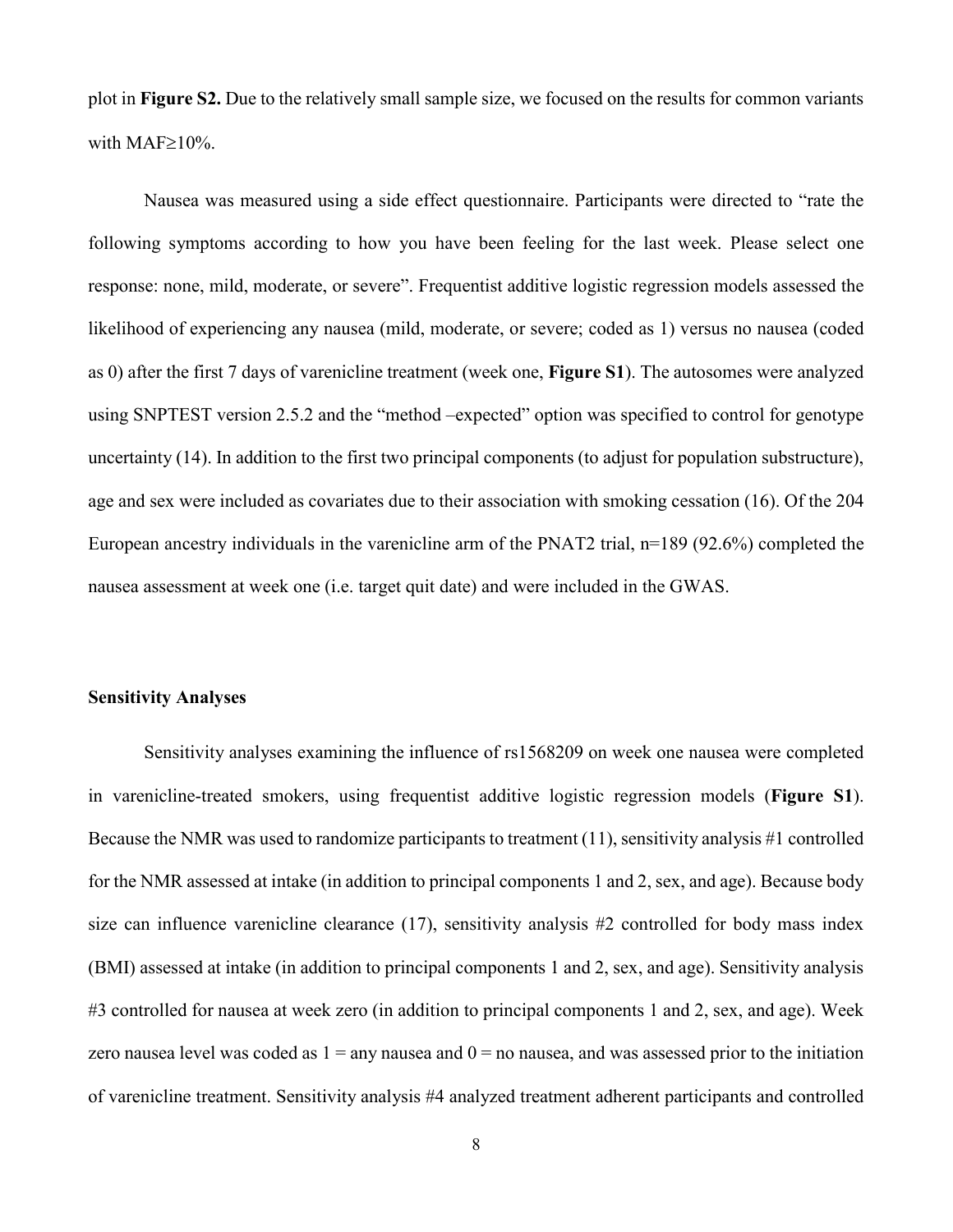for principal components 1 and 2, sex, and age. Participants were considered adherent if they had a detectable salivary varenicline concentration (i.e. varenicline  $\geq 1$  ng/ml [\(18\)](#page-17-17)) two weeks following the initiation of varenicline treatment (i.e. a week after the target quit date). Varenicline levels were measured in saliva samples using LC-MS/MS (details available elsewhere [\(6,](#page-17-5) [18\)](#page-17-17)). The sensitivity analyses were conducted in SNPTEST version 2.5.2 and the "method –expected" option was specified to control for genotype uncertainty.

### **Sex-Based Analysis of the Top Variant in the GWAS (rs1568209)**

In varenicline-treated smokers, a Chi-square test compared the incidence of nausea at week one in males and females. A logistic regression analysis that included main effects of sex and rs1568209 genotype (coded additively) and a sex\*rs1568209 interaction term was used to examine potential sex differences in the influence of rs1568209 on nausea. The model controlled for principal components 1 and 2 and age. Analyses were conducted in SPSS version 27 (IBM, Armonk, New York, USA).

### **Analysis of the Top Variant in the GWAS (rs1568209) in the Nicotine Patch and Placebo Arms**

Logistic regression modeling was used to examine the influence of rs1568209 (coded additively:  $GG=0$ ,  $GA=1$ ,  $AA=2$ ) on nausea incidence (coded as  $1 =$ any nausea,  $0 =$ no nausea) in European ancestry smokers from the nicotine patch and placebo arms. In the nicotine patch arm, the nausea data used were measured at week 2, after one week of patch treatment **(Figure S1)**. In the placebo arm, the nausea data used were measured at week 1, after one week of placebo treatment **(Figure S1)**. Data were available on n=181 and n=174 individuals in the nicotine patch and placebo arms, respectively. Models controlled for principal components 1 and 2, sex, and age. Analyses were conducted in SPSS version 27 (IBM, Armonk, New York, USA).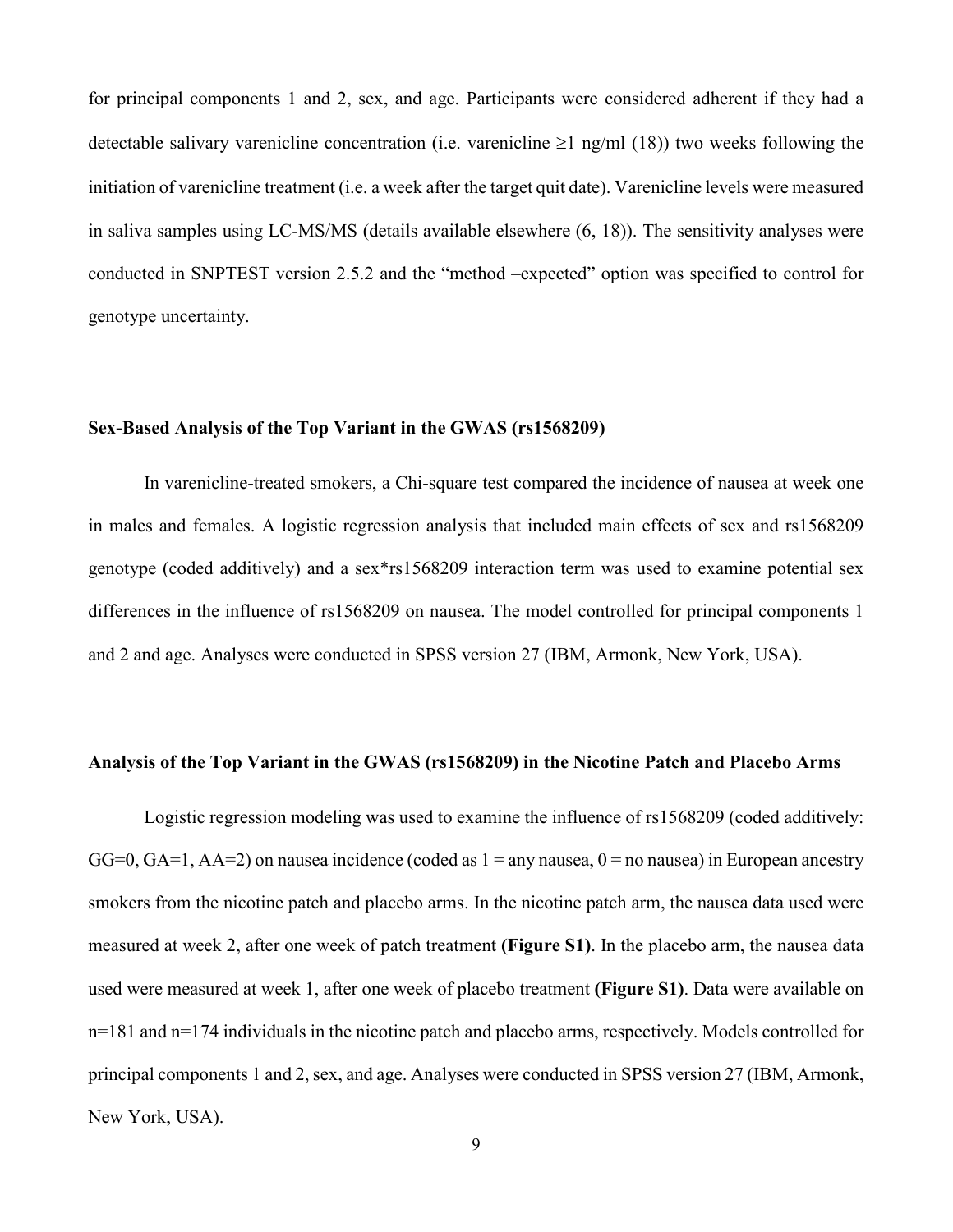#### **Results**

Participants (n=189; 39% female) were aged 46 years (SD=13) on average and smoked a mean of 19 (SD=6) cigarettes per day at baseline. Fifty-seven (30.2%) reported nausea (n=51 mild, n=6 moderate, n=0 severe). GWAS results for the top 20 variants with MAF ≥10% are found in **Table S1**. The top variant was rs1568209 (OR=2.61 for A vs. G allele, 95% CI 1.65, 4.15; P=2.1e-7) **(Figure 1)**, located in intron 2 of the *SLCO3A1* gene encoding the organic anion transporting polypeptide 3A1 (OATP3A1)*.* The rs1568209 variant was directly genotyped by the array. The frequency of the rs1568209 A risk allele was 51.3%, consistent with its frequency in the European sub-population of 1000 Genomes. In contrast to varenicline-treated smokers, rs1568209 was not associated with nausea in either the nicotine patch  $(P=0.56)$  or placebo  $(P=0.59)$  arms **(Figure 2)**; further controlling for the NMR did not change these results (the P-values were 0.56 and 0.77, respectively).

In sensitivity analyses, controlling for baseline NMR, nausea level at week zero, or BMI did not alter the relationship between rs1568209 and nausea on varenicline: the OR (95% CI) remained 2.61 (1.65, 4.15), and the P-values were 2.1e-7 (original analysis), 2.1e-7 (controlling for the NMR), 3.2e-7 (controlling for BMI), and 2.8e-7 (controlling for nausea at week zero). In comparing the total group  $(n=189)$  to the subset of varenicline adherent participants  $(n=151; 79.9\%$  of participants), the effect size did not change substantially: the OR (95% CI; P-value) went from 2.61 (1.65, 4.15; P=2.1e-7) to 2.73  $(1.61, 4.63; P=2.9e-6).$ 

In the varenicline arm, more females (44.6%) than males (20.9%) reported nausea at week one (P=0.001) **(Figure S3)**. There was no significant interaction between sex and rs1568209 on nausea  $(P=0.36)$ , suggesting the association between rs1568209 and nausea is similar in males and females **(Figure S3)**.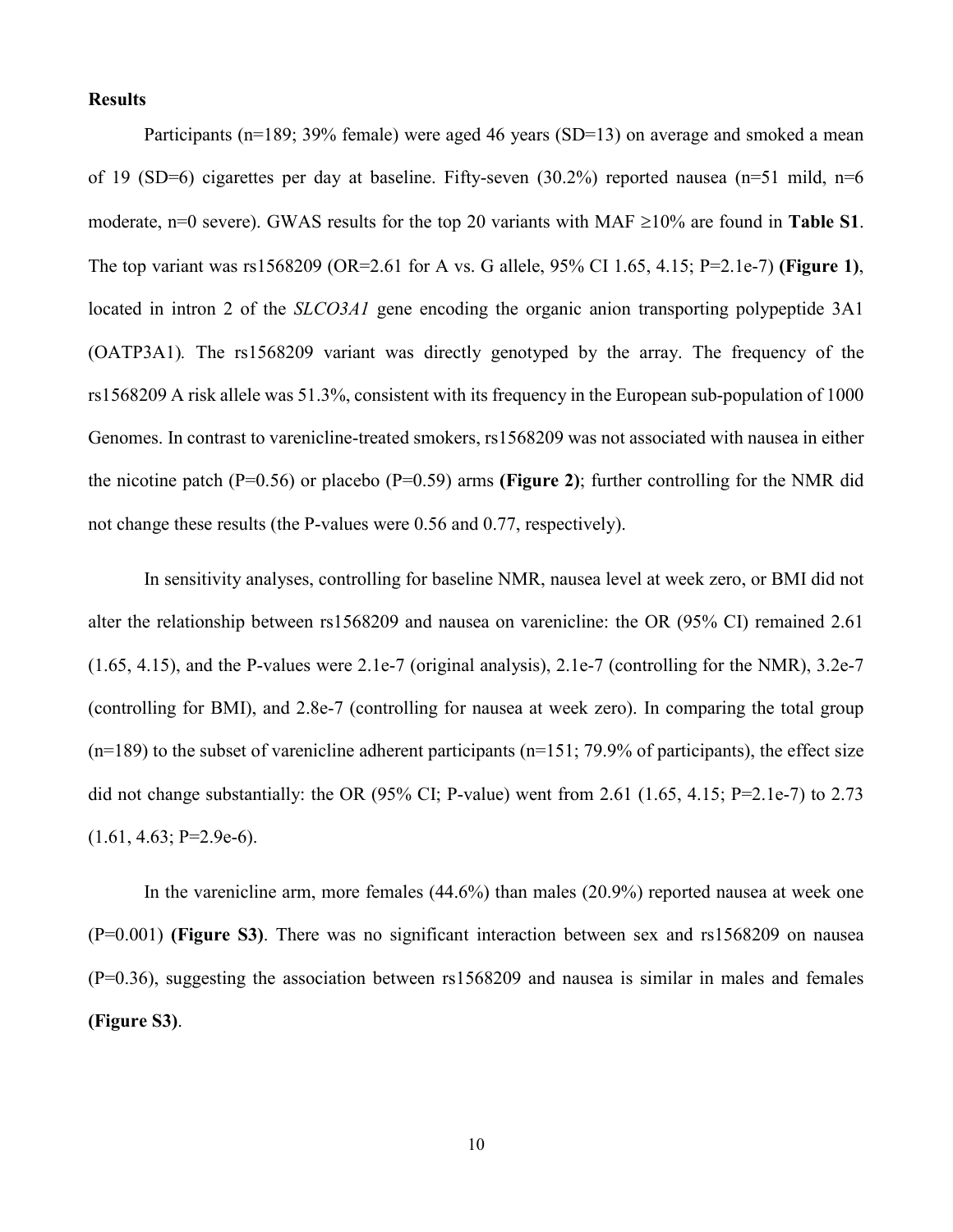### **Discussion**

Nausea is the most common side effect associated with varenicline treatment, peaks early following treatment initiation, and is a commonly cited reason for treatment discontinuation [\(3,](#page-17-2) [5\)](#page-17-4). This pilot GWAS of nausea at one week following the initiation of varenicline treatment revealed a top variant (i.e. rs1568209) mapping to intron 2 of *SLCO3A1* on chromosome 15*.* Although more females experienced nausea overall, consistent with previous reports [\(5,](#page-17-4) [9\)](#page-17-8), the influence of rs1568209 on varenicline-associated nausea was similar in males and females. Post-hoc power analyses showed >80% power to detect main effects of sex and rs1568209 variation on nausea on varenicline. In contrast to the varenicline arm, rs1568209 was not associated with nausea in the nicotine patch or placebo arms.

The *SLCO3A1* gene encodes OATP3A1, a sodium-independent transporter of organic anions including prostaglandins, thyroxine, and vasopressin [\(19\)](#page-18-0). Varenicline, an organic cation and basic compound, is thought to be transported by OCT2 (SLC22A2) [\(10\)](#page-17-9). The rs1569209 variant is in high linkage disequilibrium (LD) with other intronic variants in *SLCO3A1* but is not associated with altered gene expression in GTEx [\(https://gtexportal.org](https://gtexportal.org/) [\(20\)](#page-18-1)). There is one missense variant in the region, rs1517618 (MAF=17%), and it is in low-moderate LD with rs1568209 (D'=0.52,  $r^2$ =0.06 in European populations). The biological mechanism linking *SLCO3A1* variation to varenicline-associated nausea remains to be determined. However, some members of the OATP family may be able to transport basic drugs [\(21\)](#page-18-2); if varenicline can be transported by OATP3A1, it may lead to altered varenicline concentration and risk for nausea.

In the GWAS Catalog [\(https://www.ebi.ac.uk/gwas/;](https://www.ebi.ac.uk/gwas/) accessed 24 September 2020), other variants in *SLCO3A1* have been associated with several traits including BMI, lung function, cognitive ability, and Alzheimer's disease. Variation in *SLCO3A1* has also been associated with nicotine dependence: rs7163369 was the top SNP (P=3.3e-6) found in a meta-GWAS of nicotine dependence [\(22\)](#page-18-3).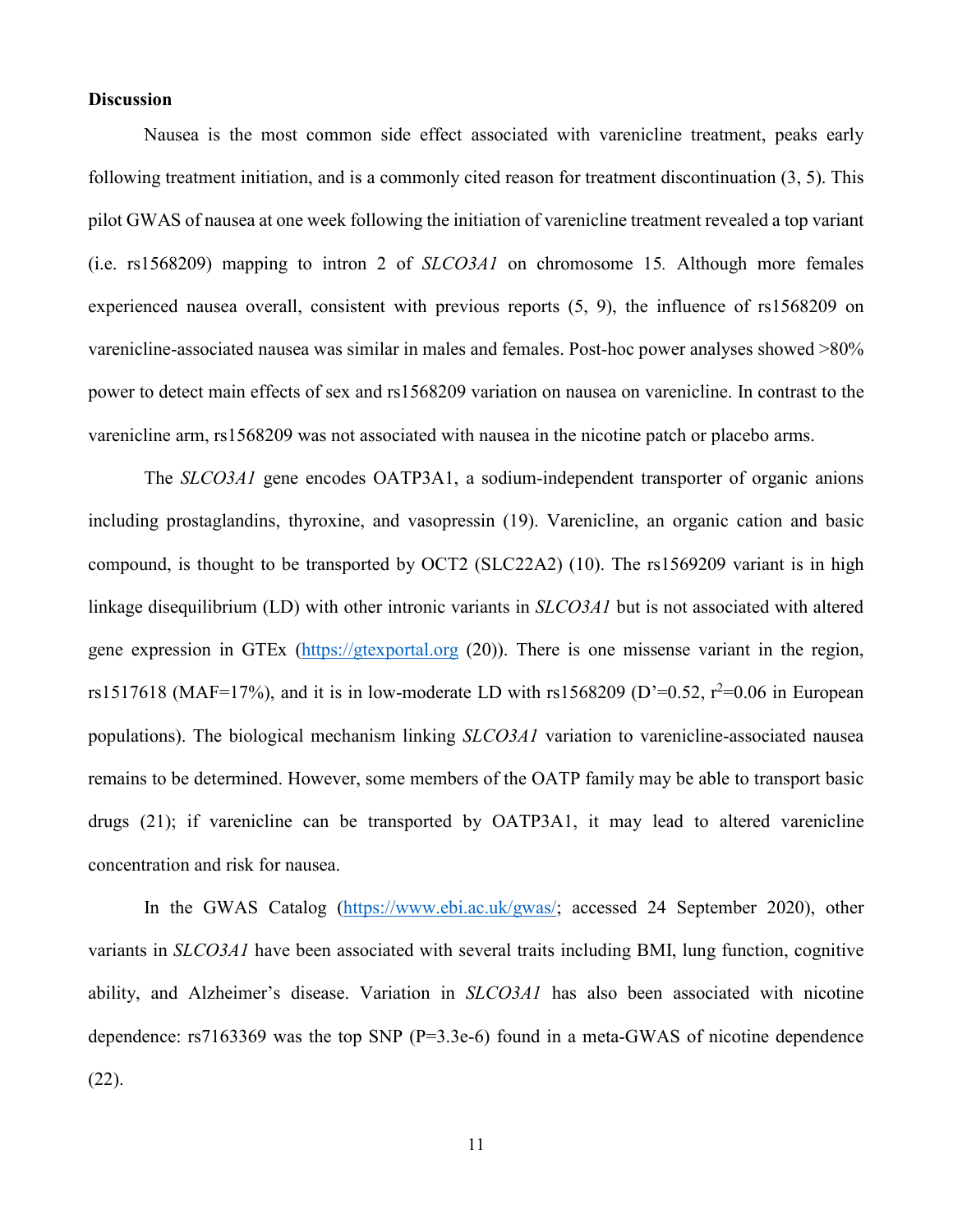Previous candidate gene association studies evaluated nausea on varenicline in European ancestry smokers  $(9, 10)$  $(9, 10)$ . In a sequencing study of 10 nicotinic acetylcholine receptor subunit genes, three variants found in the 3'-untranslated region (UTR) of *CHRNB2* (located on chromosome 1) were significantly associated with nausea severity [\(9\)](#page-17-8). A separate study highlighted variants in several genes including *SLC22A2* (coding for the major varenicline transporter, OCT2; located on chromosome 6) and *CHRNA5*  (located on chromosome 15) [\(10\)](#page-17-9). The top variant (rs1568209) from our GWAS in Europeans (n=189) is also on chromosome 15, approximately 13.7 MB away from *CHRNA5*. In contrast to Europeans, rs1568209 (risk A allele frequency=14% in Africans from 1000 Genomes) was not associated with nausea in varenicline-treated PNAT2 participants of genetically African ancestry (n=135) (P=0.72), who experienced a similarly high overall incidence of nausea (29.6% versus 30.2% in Europeans). However, there was support for the *SLCO3A1* (chr 15) and *MIR552* (chr 1) regions (highlighted in **Table S1** for Europeans) being associated with nausea in African Americans: the minimum P-values in the regions were 0.00021 (~99 kb 3' of *SLCO3A1*) and 0.0013 (~131kb 3' of *MIR552*). Future studies examining genetic influences on varenicline-associated nausea in individuals of non-European ancestry may confirm these regions and reveal novel loci.

Strengths of our study include the genome-wide analysis, assessment of nausea at one week following treatment initiation, and the sensitivity analysis in participants with biologically-confirmed varenicline adherence. A limitation of our analysis is the relatively small sample size. Future studies are required to test the robustness of the association between rs1568209 and nausea on varenicline and the persistence of genetic effects throughout the treatment period.

In summary, this pilot GWAS of nausea incidence in varenicline-treated smokers yielded a top variant in the *SLCO3A1* drug transporter gene. The influence of rs1568209 on nausea incidence was not apparent in the nicotine patch or placebo treatment arms. Although varenicline is the most efficacious smoking cessation pharmacotherapy, early nausea is a common side effect which reduces varenicline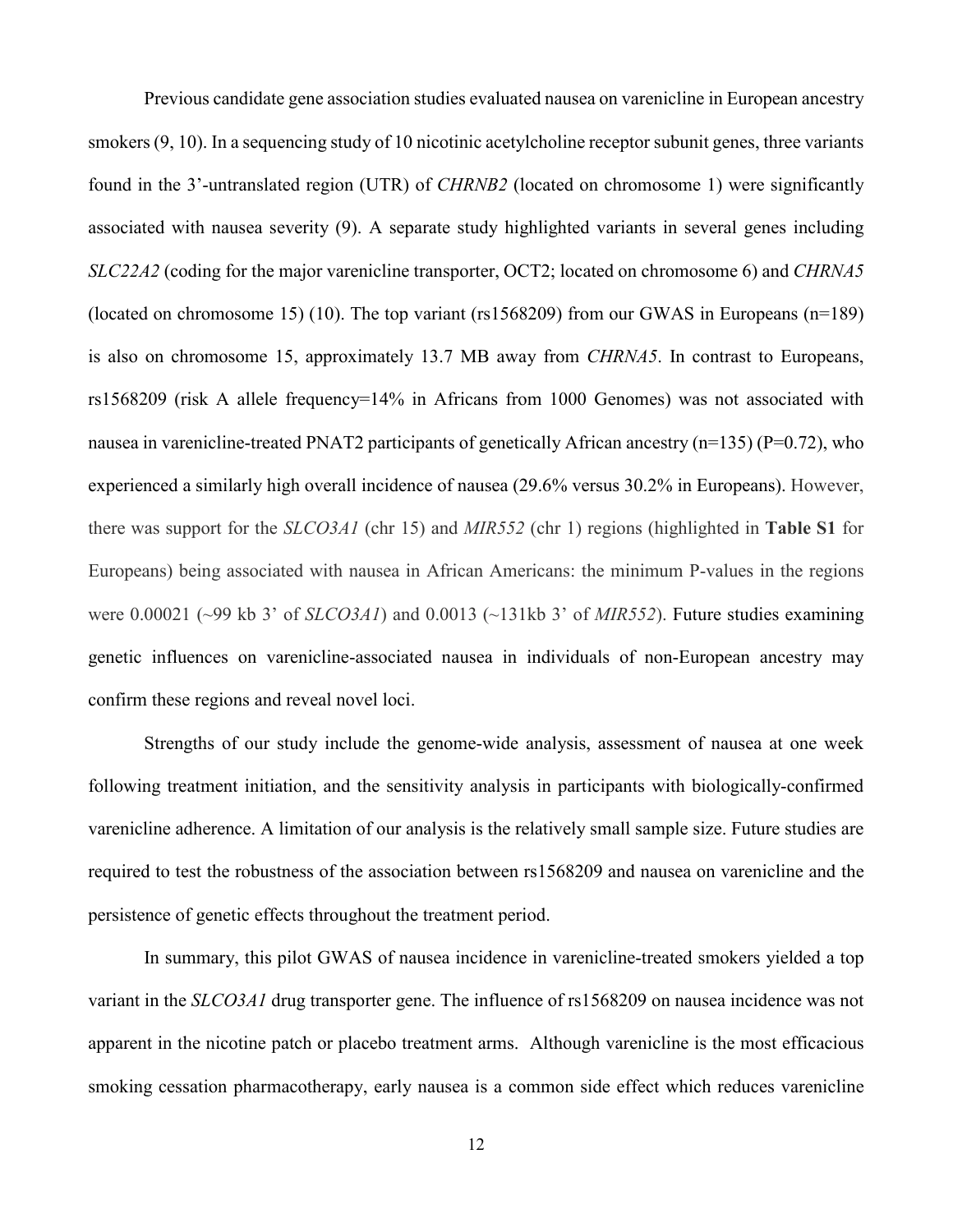adherence and subsequent quit rates [\(6\)](#page-17-5). If the association between rs1568209 and nausea proves robust, smokers with the rs1568209 A risk allele may benefit from a longer titration schedule, lower dose, adjuvant antiemetic treatment, or an alternative smoking cessation aid as part of a tailored smoking cessation approach to increase medication adherence and optimize quit success.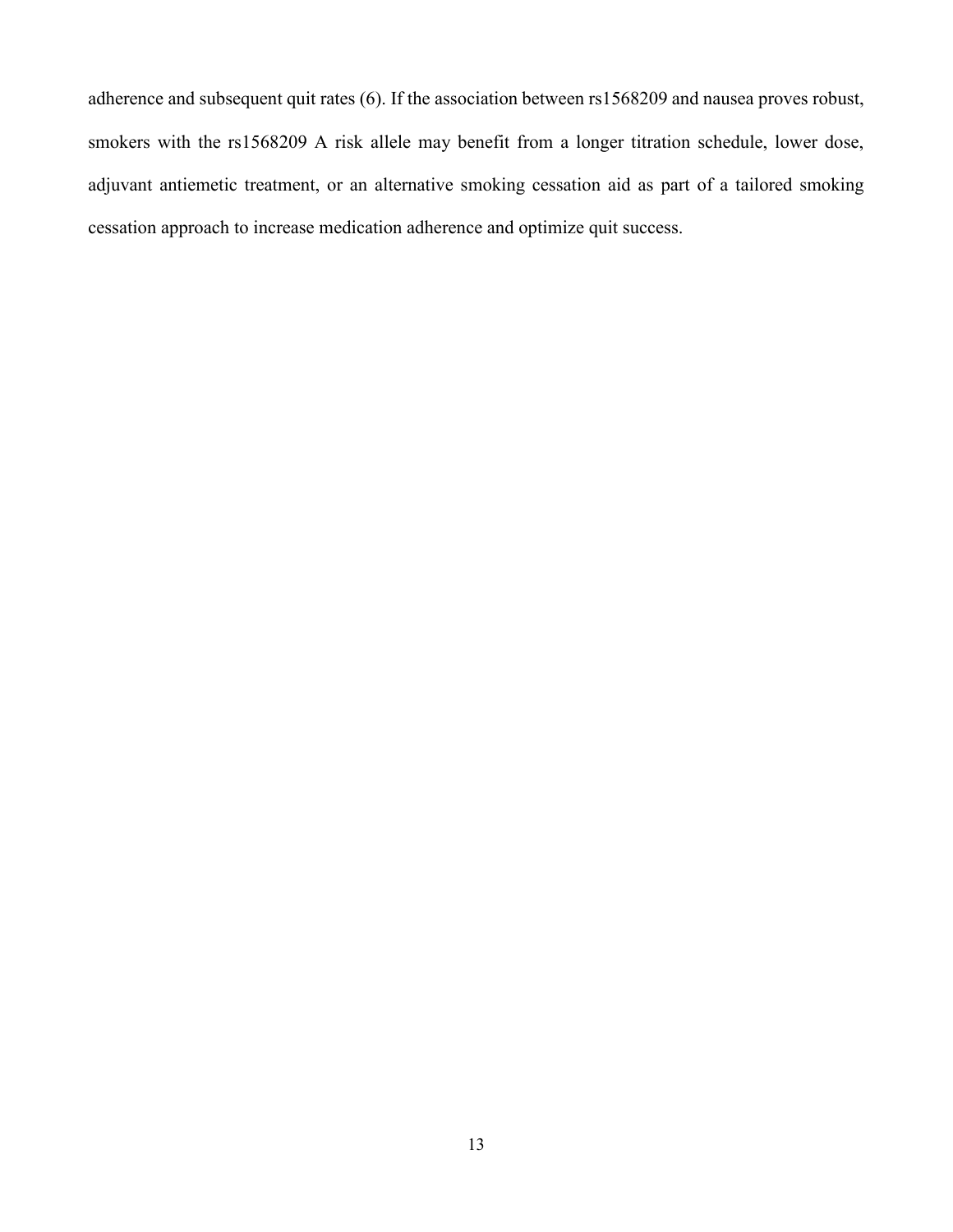# **Funding**

This work was funded by a CIHR Project (PJY-159710) grant (Knight, Tyndale, Chenoweth), a CIHR Catalyst (T2023973) grant (Tyndale, Knight, Chenoweth), NIH grants PGRN DA020830 (Tyndale and Lerman) and R35 CA197461 (Lerman), and a Canada Research Chair in Pharmacogenomics (Tyndale).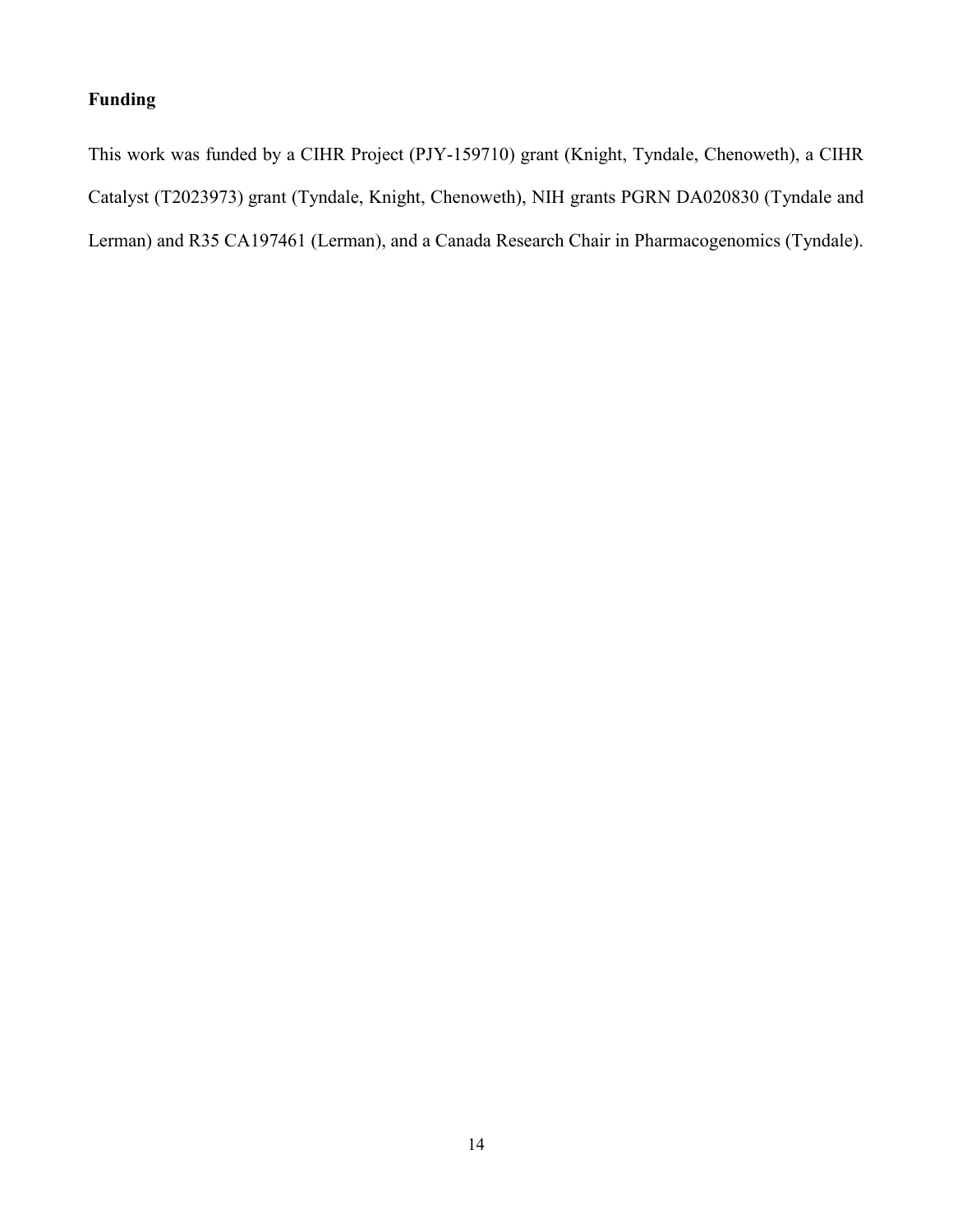# **Declaration of Interests**

R. F. Tyndale has consulted for Quinn Emanuel and Ethismos. The other authors declare no conflicts of interest. The funders had no role in study design, data collection and analysis, decision to publish, or preparation of the manuscript.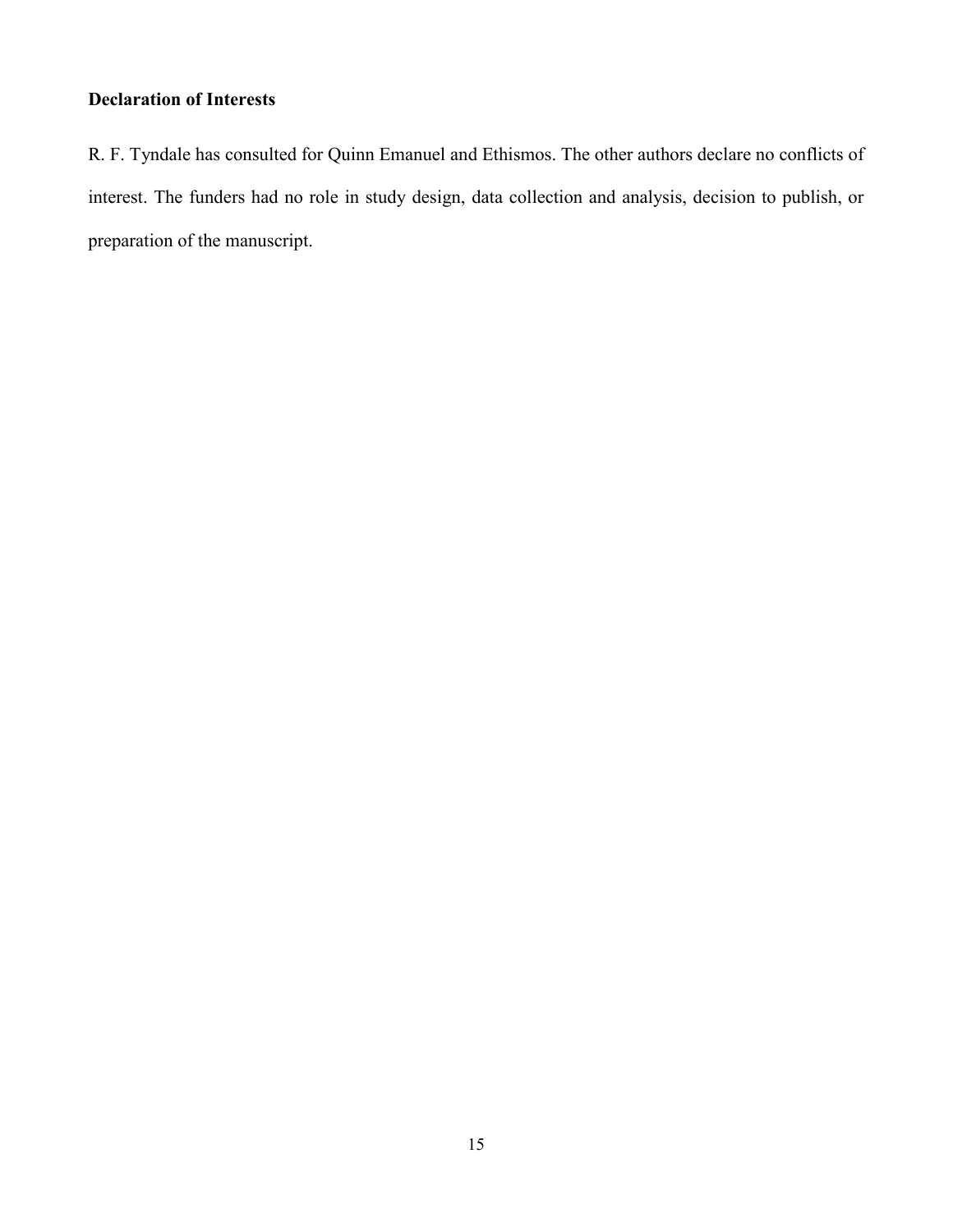# **Acknowledgements**

We acknowledge Dr. Andy Zhu for designing the custom add-on for the genotyping array and Dr. Jennifer Ware for performing GWAS quality control procedures. Computations were performed on the Centre for Addiction and Mental Health (CAMH) Specialized Computing Cluster, funded by the Canada Foundation for Innovation Research Hospital Fund.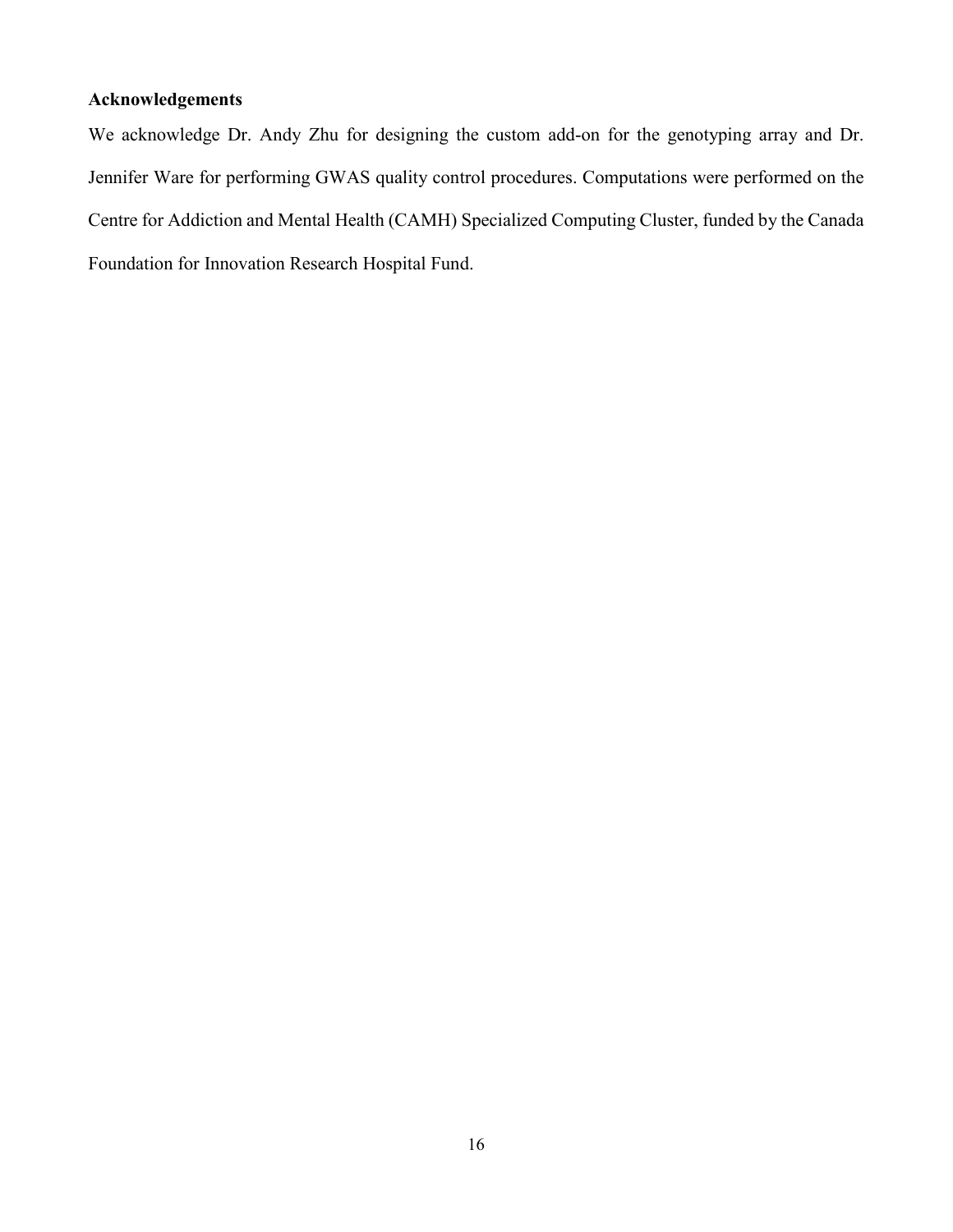# **Author Contributions**

MJC, JK, and RFT were responsible for the study concept and the analysis plan. CL and RFT designed and oversaw the original study. MJC performed data analysis. All authors contributed to the interpretation of the findings. MJC and RFT wrote the paper and revised it after critical review by CL and JK. All authors reviewed and approved the manuscript.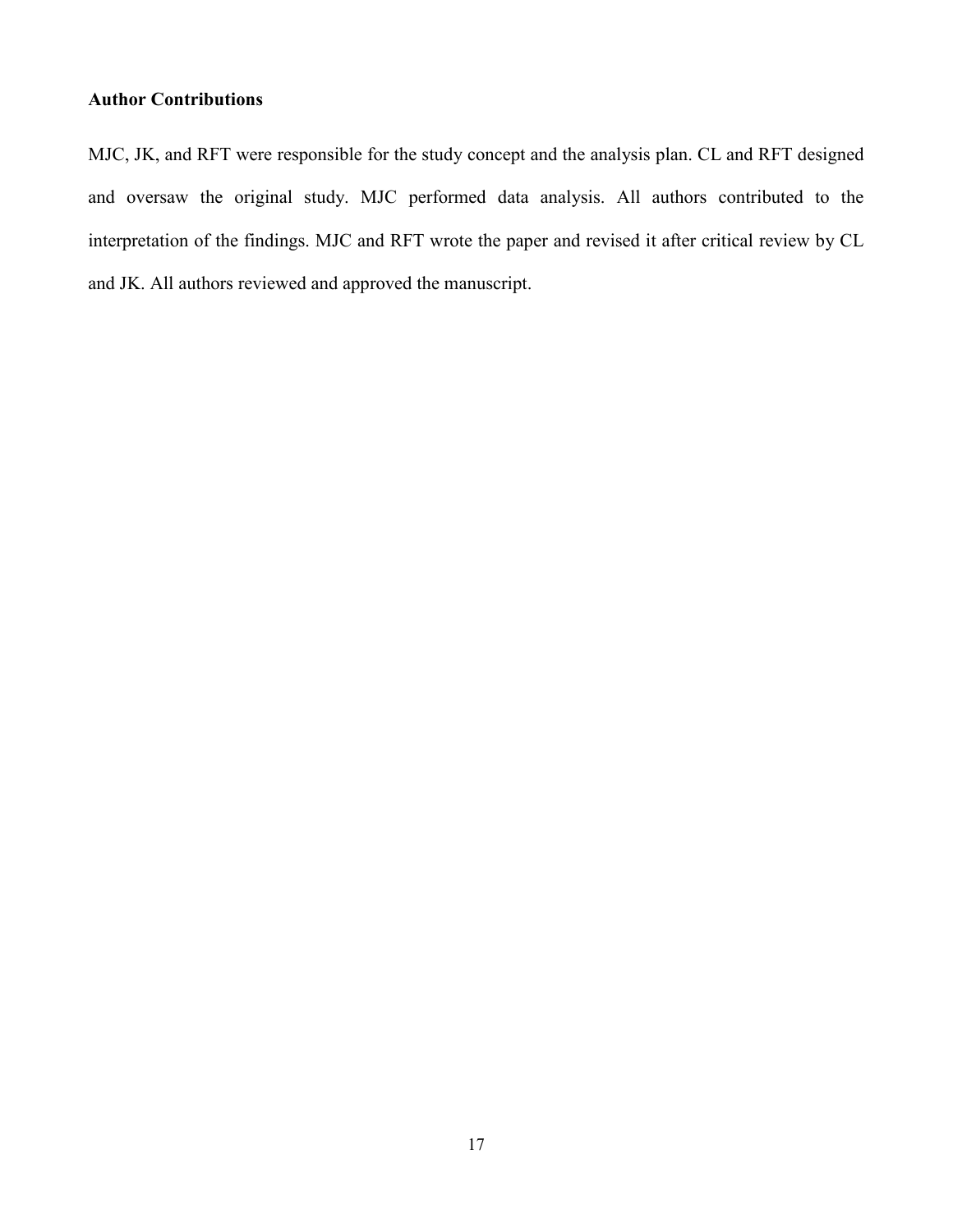# **References**

<span id="page-17-0"></span>1. West R. Tobacco smoking: Health impact, prevalence, correlates and interventions. Psychol Health. 2017 Aug;32(8):1018-36.

<span id="page-17-1"></span>2. Benowitz NL. Nicotine addiction. N Engl J Med. 2010 Jun 17;362(24):2295-303.

<span id="page-17-2"></span>3. Cahill K, Lindson-Hawley N, Thomas KH, Fanshawe TR, Lancaster T. Nicotine receptor partial agonists for smoking cessation. Cochrane Database Syst Rev. 2016 May 9(5):CD006103.

<span id="page-17-3"></span>4. Kaur K, Kaushal S, Chopra SC. Varenicline for smoking cessation: A review of the literature. Curr Ther Res Clin Exp. 2009 Feb;70(1):35-54.

<span id="page-17-4"></span>5. Halperin AC, McAfee TA, Jack LM, Catz SL, McClure JB, Deprey TM, et al. Impact of symptoms experienced by varenicline users on tobacco treatment in a real world setting. J Subst Abuse Treat. 2009 Jun;36(4):428-34.

<span id="page-17-5"></span>6. Peng AR, Swardfager W, Benowitz NL, Ahluwalia JS, Lerman C, Nollen NL, et al. Impact of early nausea on varenicline adherence and smoking cessation. Addiction. 2020 Jan;115(1):134-44.

<span id="page-17-6"></span>7. Broms U, Silventoinen K, Madden PA, Heath AC, Kaprio J. Genetic architecture of smoking behavior: a study of Finnish adult twins. Twin Res Hum Genet. 2006 Feb;9(1):64-72.

<span id="page-17-7"></span>8. Chenoweth MJ, Tyndale RF. Pharmacogenetic Optimization of Smoking Cessation Treatment. Trends Pharmacol Sci. 2017 Jan;38(1):55-66.

<span id="page-17-8"></span>9. Swan GE, Javitz HS, Jack LM, Wessel J, Michel M, Hinds DA, et al. Varenicline for smoking cessation: nausea severity and variation in nicotinic receptor genes. Pharmacogenomics J. 2012 Aug;12(4):349-58.

<span id="page-17-9"></span>10. King DP, Paciga S, Pickering E, Benowitz NL, Bierut LJ, Conti DV, et al. Smoking cessation pharmacogenetics: analysis of varenicline and bupropion in placebo-controlled clinical trials. Neuropsychopharmacology. 2012 Feb;37(3):641-50.

<span id="page-17-10"></span>11. Lerman C, Schnoll RA, Hawk LW, Jr., Cinciripini P, George TP, Wileyto EP, et al. Use of the nicotine metabolite ratio as a genetically informed biomarker of response to nicotine patch or varenicline for smoking cessation: a randomised, double-blind placebo-controlled trial. Lancet Respir Med. 2015 Feb;3(2):131-8.

<span id="page-17-11"></span>12. Dempsey D, Tutka P, Jacob P, 3rd, Allen F, Schoedel K, Tyndale RF, et al. Nicotine metabolite ratio as an index of cytochrome P450 2A6 metabolic activity. Clin Pharmacol Ther. 2004 Jul;76(1):64- 72.

<span id="page-17-12"></span>13. Cox LS, Nollen NL, Mayo MS, Choi WS, Faseru B, Benowitz NL, et al. Bupropion for smoking cessation in African American light smokers: a randomized controlled trial. J Natl Cancer Inst. 2012 Feb 22;104(4):290-8.

<span id="page-17-13"></span>14. Chenoweth MJ, Ware JJ, Zhu AZX, Cole CB, Cox LS, Nollen N, et al. Genome-wide association study of a nicotine metabolism biomarker in African American smokers: impact of chromosome 19 genetic influences. Addiction. 2018 Mar;113(3):509-23.

<span id="page-17-14"></span>15. Das S, Forer L, Schonherr S, Sidore C, Locke AE, Kwong A, et al. Next-generation genotype imputation service and methods. Nat Genet. 2016 Oct;48(10):1284-7.

<span id="page-17-15"></span>16. Hymowitz N, Cummings KM, Hyland A, Lynn WR, Pechacek TF, Hartwell TD. Predictors of smoking cessation in a cohort of adult smokers followed for five years. Tob Control. 1997;6(Suppl 2):S57-62.

<span id="page-17-16"></span>17. Ravva P, Gastonguay MR, Tensfeldt TG, Faessel HM. Population pharmacokinetic analysis of varenicline in adult smokers. Br J Clin Pharmacol. 2009;68(5):669-81.

<span id="page-17-17"></span>18. Peng AR, Morales M, Wileyto EP, Hawk LW, Jr., Cinciripini P, George TP, et al. Measures and predictors of varenicline adherence in the treatment of nicotine dependence. Addict Behav. 2017 Dec;75:122-9.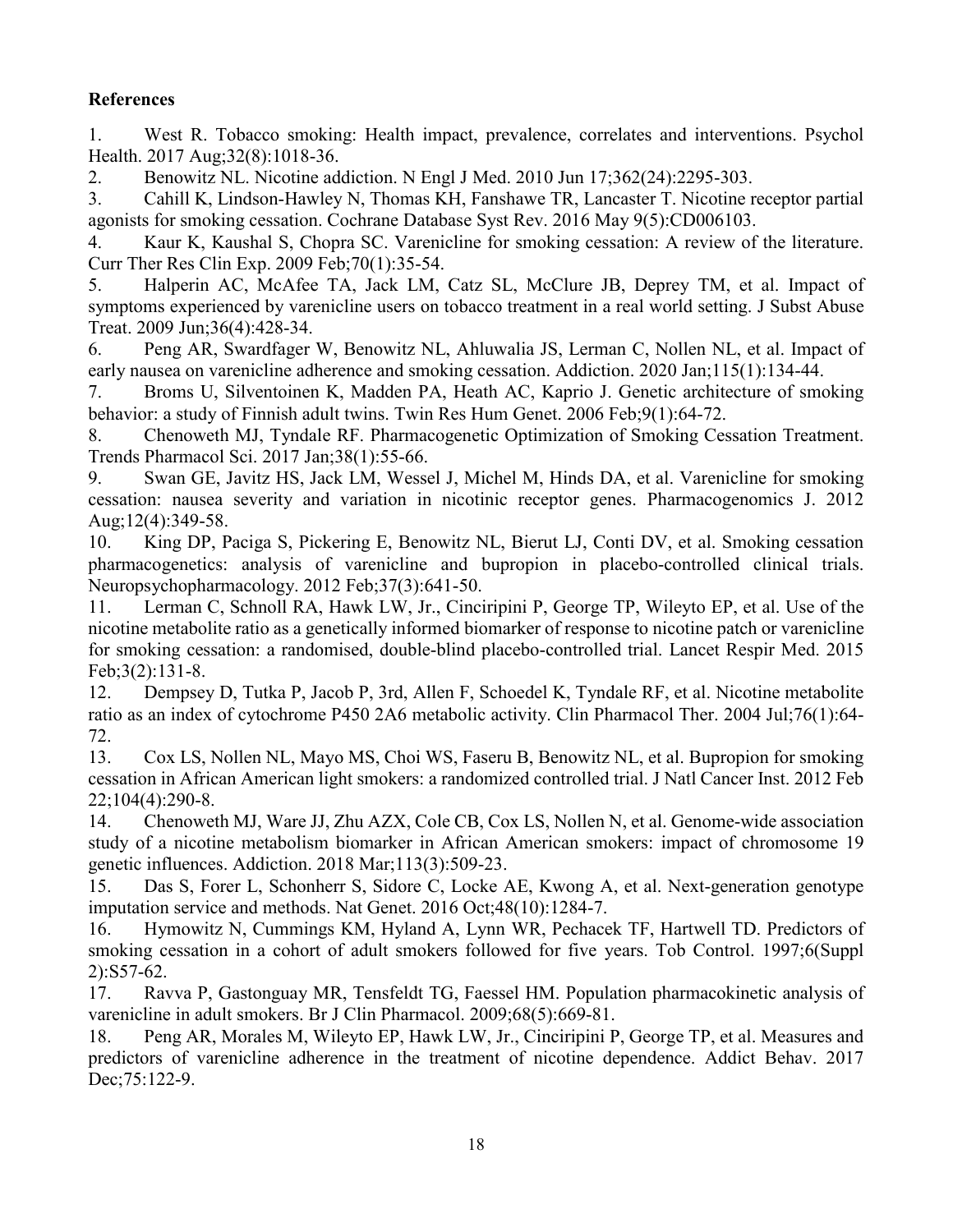<span id="page-18-0"></span>19. Huber RD, Gao B, Sidler Pfandler MA, Zhang-Fu W, Leuthold S, Hagenbuch B, et al. Characterization of two splice variants of human organic anion transporting polypeptide 3A1 isolated from human brain. Am J Physiol Cell Physiol. 2007 Feb;292(2):C795-806.

<span id="page-18-1"></span>20. The Genotype-Tissue Expression (GTEx) project. Nat Genet. 2013 Jun;45(6):580-5.

<span id="page-18-2"></span>21. Klatt S, Fromm MF, Konig J. Transporter-mediated drug-drug interactions with oral antidiabetic drugs. Pharmaceutics. 2011 Oct 12;3(4):680-705.

<span id="page-18-3"></span>22. Wang KS, Liu X, Zhang Q, Zeng M. ANAPC1 and SLCO3A1 are associated with nicotine dependence: meta-analysis of genome-wide association studies. Drug Alcohol Depend. 2012 Aug 1;124(3):325-32.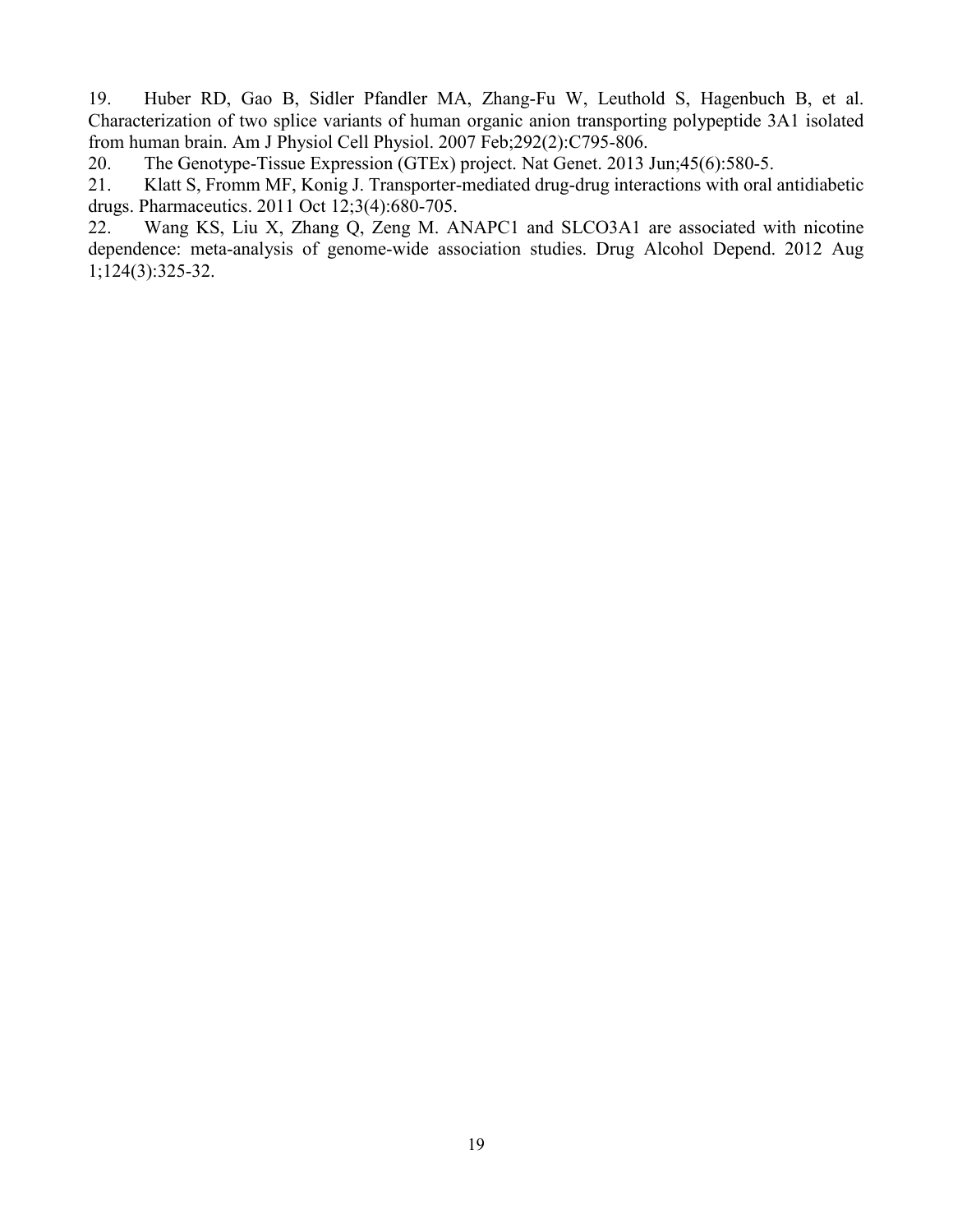## **Figures Legends**

**Figure 1. The top variant in the GWAS of week one nausea on varenicline was rs1568209 which is located in intron 2 of** *SLCO3A1* on chromosome 15. Linkage disequilibrium patterns ( $r^2$  values) are based upon the hg19/1000 Genomes November 2014 release European reference population. The P-value is from the GWAS after adjusting for principal components 1 and 2, sex, and age. This Locus Zoom plot includes genotyped and imputed variants, with minor allele frequencies  $\geq$ 1% and imputation info scores ≥0.50.

**Figure 2. The top SNP (rs1568209) from the nausea GWAS in the varenicline arm was not associated with nausea in either the nicotine patch or placebo arms among European ancestry smokers.** The P-value in varenicline-treated smokers, assessed at week 1 (one week after varenicline was initiated) is from the GWAS and controls for principal components 1 and 2, sex, and age. The Pvalues in smokers treated with nicotine patch (assessed at week 2, one week after nicotine patch was initiated) and placebo (assessed at week 1, one week after placebo was initiated) are from additive logistic regression models adjusting for principal components 1 and 2, sex, and age. Further controlling for the nicotine metabolite ratio did not substantially alter the findings in any of the three treatment arms. In the GWAS in the varenicline arm, the imputed genotypes of all 189 participants with nausea data were analyzed. When extracting specific rs1568209 genotype data from these 189 participants, one individual had an unclear genotype and was thus excluded from this figure.